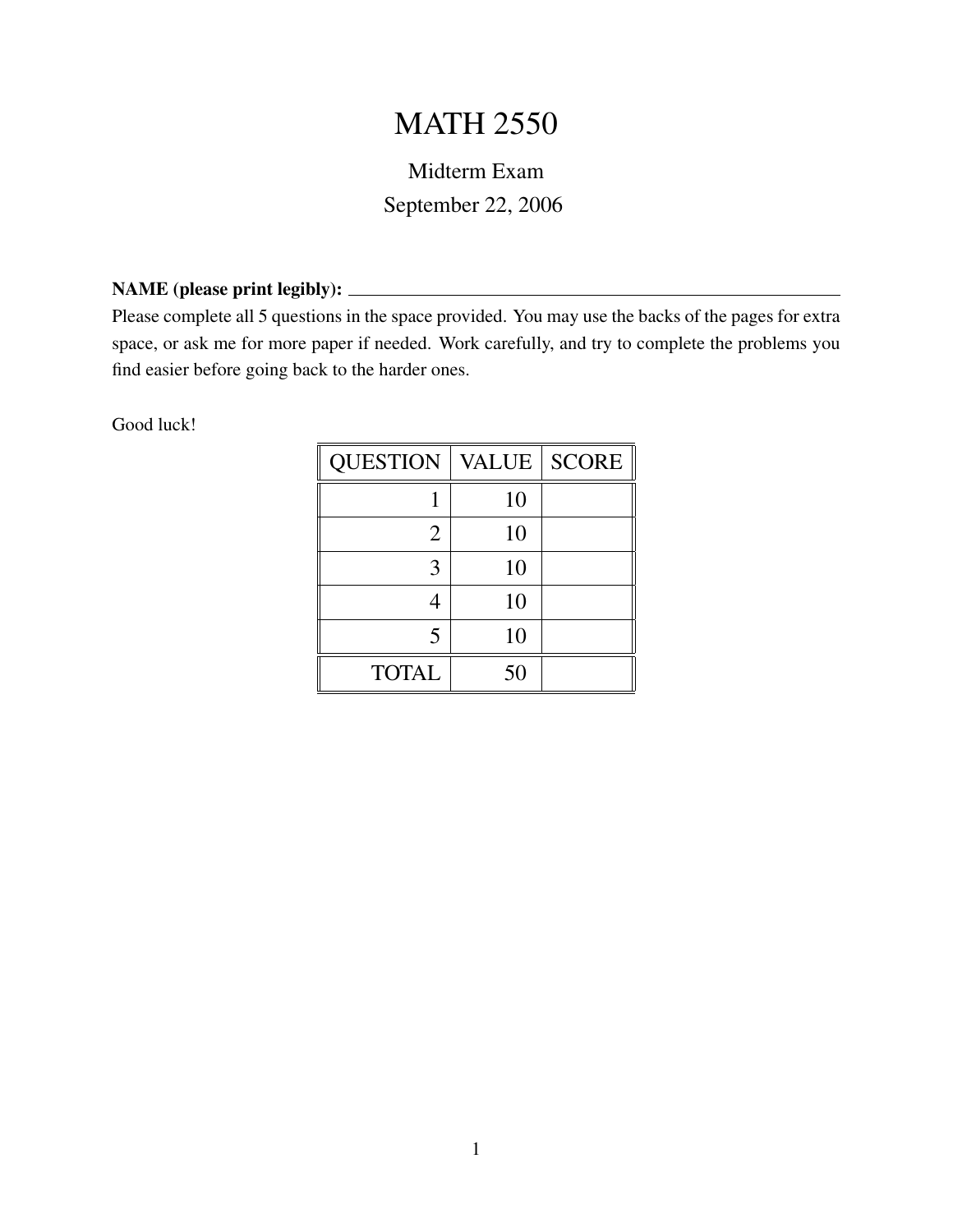**1.** (10 points) Find an equation for the plane through the points  $(2, 4, 1)$ ,  $(0, 0, 1)$  and  $(0, 0, 7)$  in the form  $ax + by + cz = d$ .

ANSWER:

## 2. (10 points)

Find the **unit** tangent vector to the curve  $\vec{r}(t) = (\sin t, 3t^2, \ln t)$  at the point  $t = \pi$ . If your answer is not a unit vector, you will lose points on this question.

ANSWER: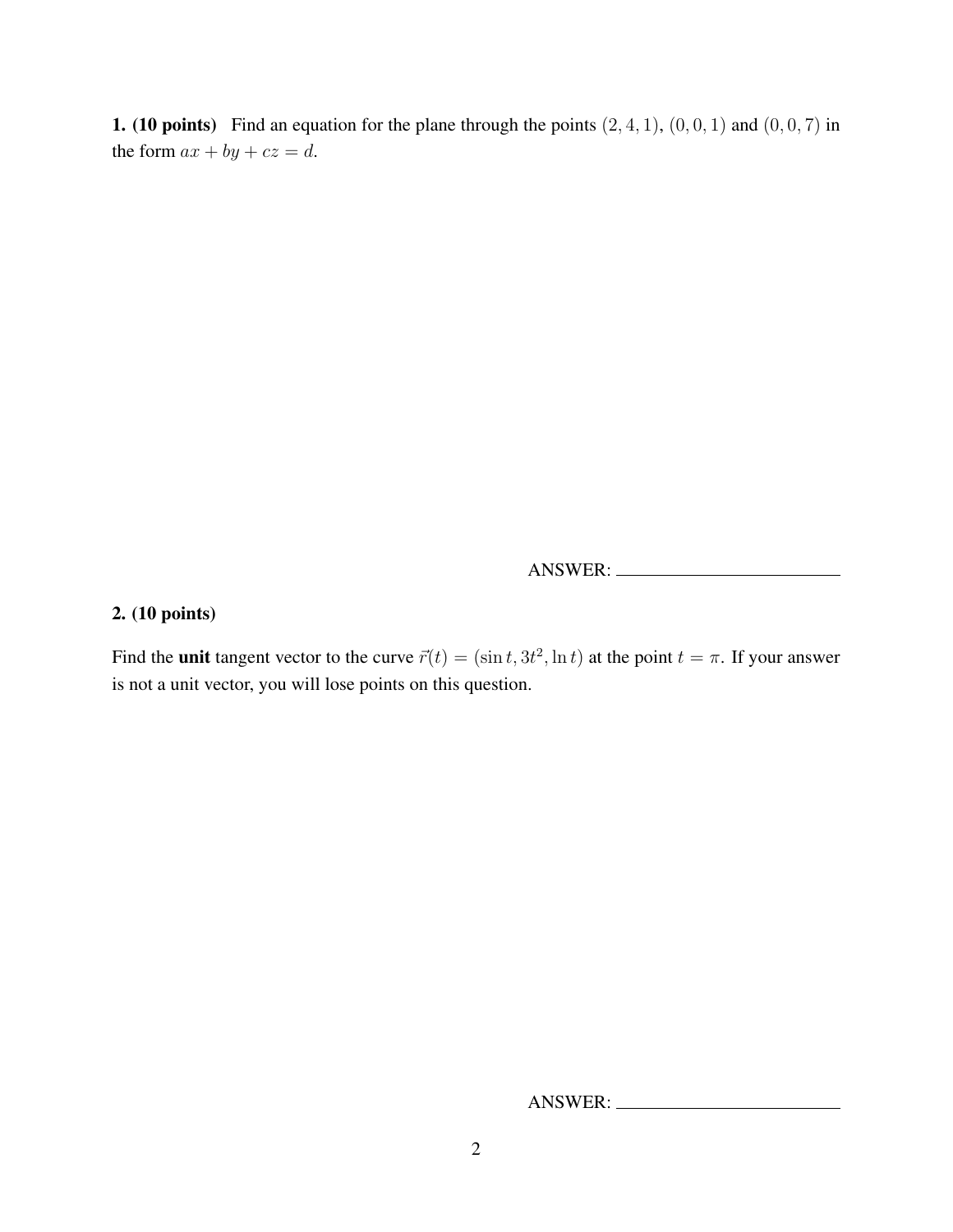**3. (10 points)** Find the arclength of the curve  $\vec{r}(t) = (\cos^3 t, \sin^3 t)$  on the interval  $0 \le t \le \pi/2$ .

ANSWER: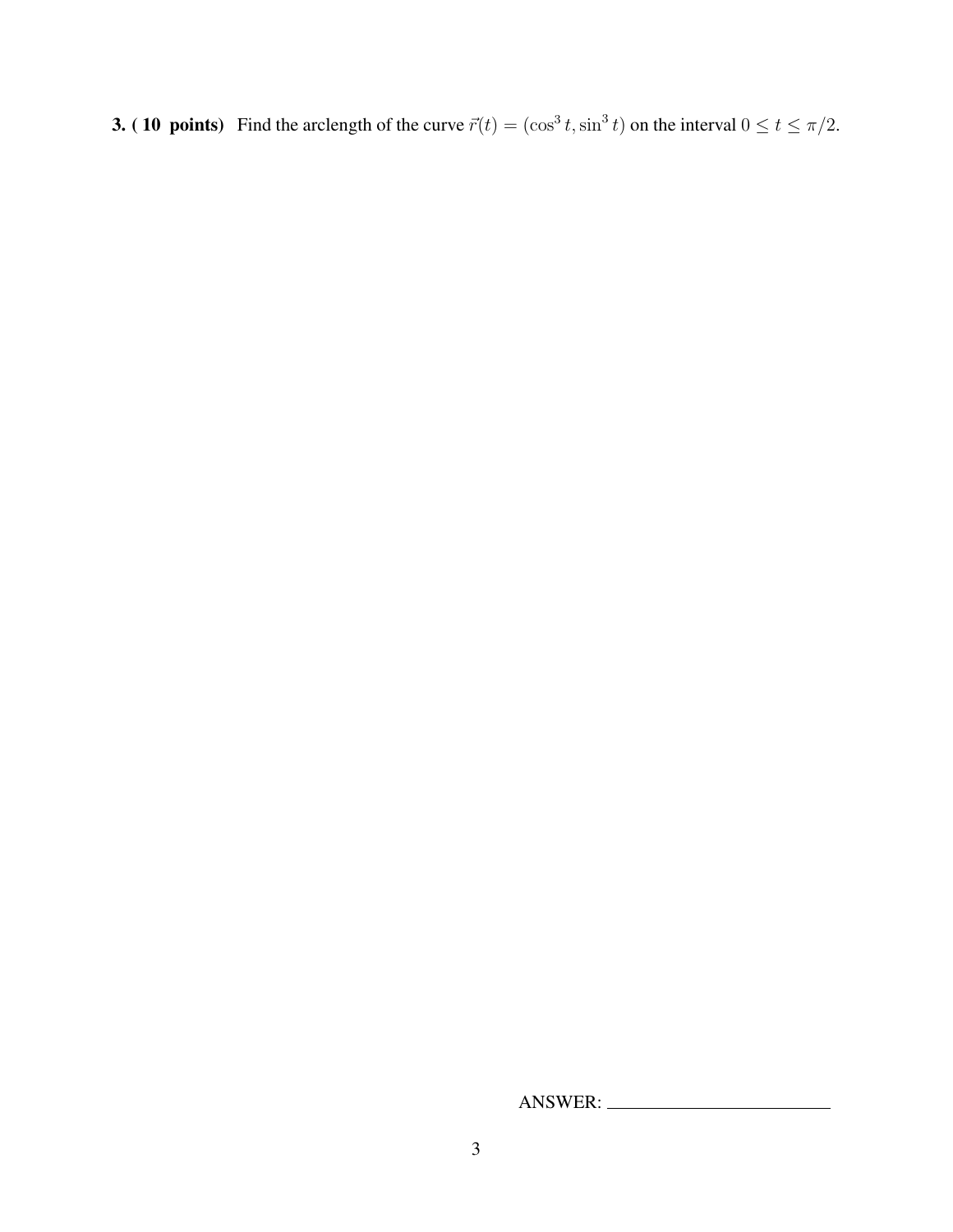4. (10 points) A racecar driver drives on a mountain road. Her position function is  $\vec{r}(t)$  =  $(\cos t, 2 \sin t)$ . The height of the mountain is given by the function  $h(x, y) = x^2 - 2xy + 3y^2$ . Find the rate of change of her elevation at a function of t. Hint: We are computing  $\frac{d}{dt}h(\vec{r}(t))$ .

ANSWER: